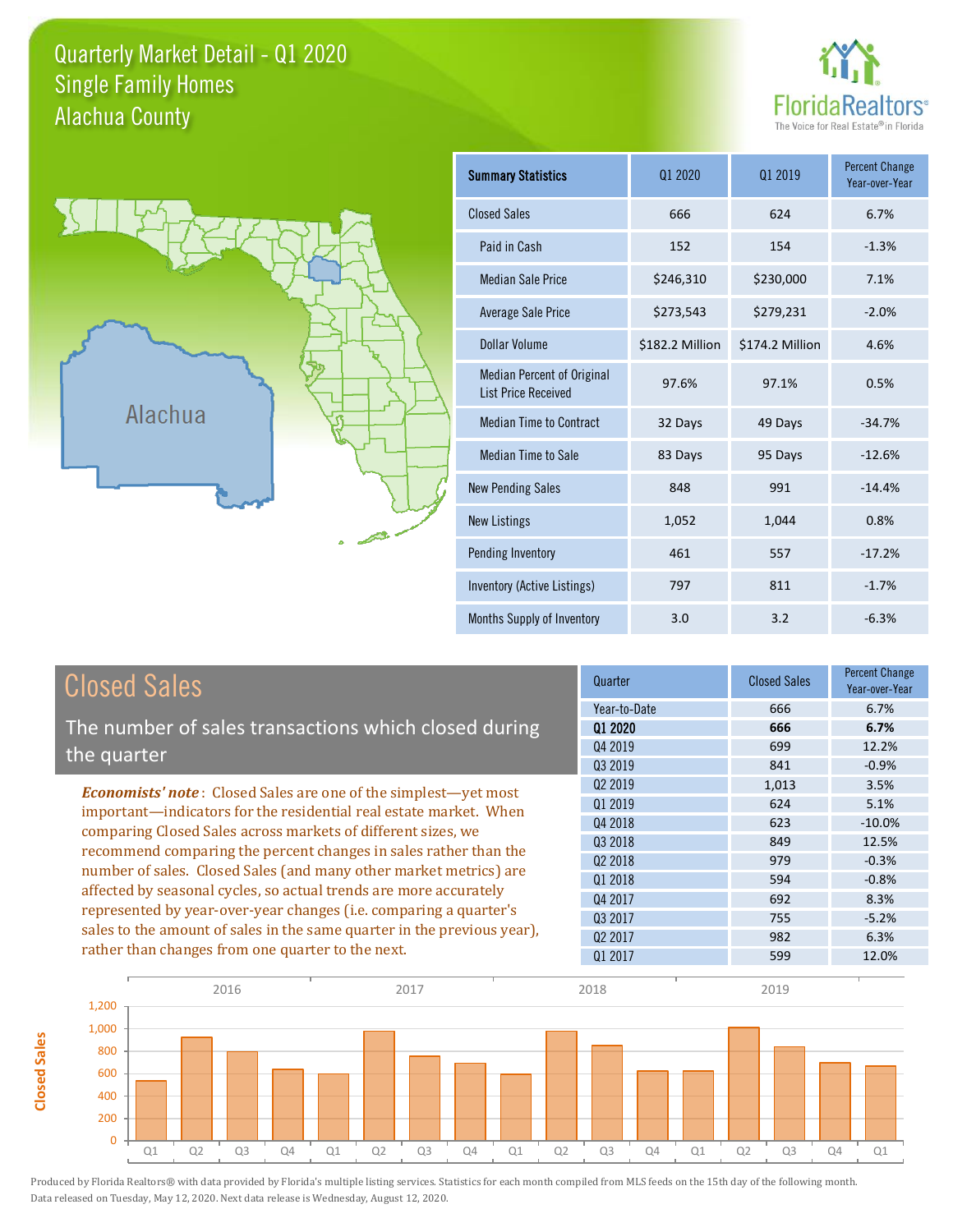

#### \$100,000 - \$149,999 64 16.4% Sale Price Closed Sales Percent Change Year-over-Year Less than \$50,000 7 7 -22.2%  $$50,000 - $99,999$  19  $-9.5\%$ \$150,000 - \$199,999 122 -16.4% \$200,000 - \$249,999 129 0.0% \$400,000 - \$599,999 50 -13.8% \$600,000 - \$999,999 25 8.7% *Economists' note:* Closed Sales are one of the simplest—yet most important—indicators for the residential real estate market. When comparing Closed Sales across markets of different sizes, we recommend comparing the percent changes in sales rather than the number of sales. Closed Sales (and many other market metrics) are affected by seasonal cycles, so actual trends are more accurately represented by year-over-year changes (i.e. comparing a quarter's sales to the amount of sales in the same quarter in the previous year), rather than changes from one quarter to the next. \$1,000,000 or more 3 -66.7% \$250,000 - \$299,999 117 28.6% \$300,000 - \$399,999 130 56.6% Closed Sales by Sale Price The number of sales transactions which closed during the quarter



## Median Time to Contract by Sale Price The median number of days between the listing date and contract date for all Closed Sales during the quarter

*Economists' note* : Like Time to Sale, Time to Contract is a measure of the length of the home selling process calculated for sales which closed during the quarter. The difference is that Time to Contract measures the number of days between the initial listing of a property and the signing of the contract which eventually led to the closing of the sale. When the gap between Median Time to Contract and Median Time to Sale grows, it is usually a sign of longer closing times and/or declining numbers of cash sales.

| Sale Price            | <b>Median Time to</b><br>Contract | <b>Percent Change</b><br>Year-over-Year |
|-----------------------|-----------------------------------|-----------------------------------------|
| Less than \$50,000    | 36 Days                           | $-2.7%$                                 |
| $$50,000 - $99,999$   | 83 Days                           | 7.8%                                    |
| $$100,000 - $149,999$ | 17 Days                           | $-75.4%$                                |
| $$150,000 - $199,999$ | 33 Days                           | $-13.2%$                                |
| \$200,000 - \$249,999 | 38 Days                           | $-40.6%$                                |
| \$250,000 - \$299,999 | 29 Days                           | $-25.6%$                                |
| \$300,000 - \$399,999 | 34 Days                           | $-32.0%$                                |
| \$400,000 - \$599,999 | 60 Days                           | 62.2%                                   |
| \$600,000 - \$999,999 | 12 Days                           | $-83.8%$                                |
| \$1,000,000 or more   | 13 Days                           | 225.0%                                  |



Produced by Florida Realtors® with data provided by Florida's multiple listing services. Statistics for each month compiled from MLS feeds on the 15th day of the following month. Data released on Tuesday, May 12, 2020. Next data release is Wednesday, August 12, 2020.

**Median Time to Contract**

**Median Time to Contract**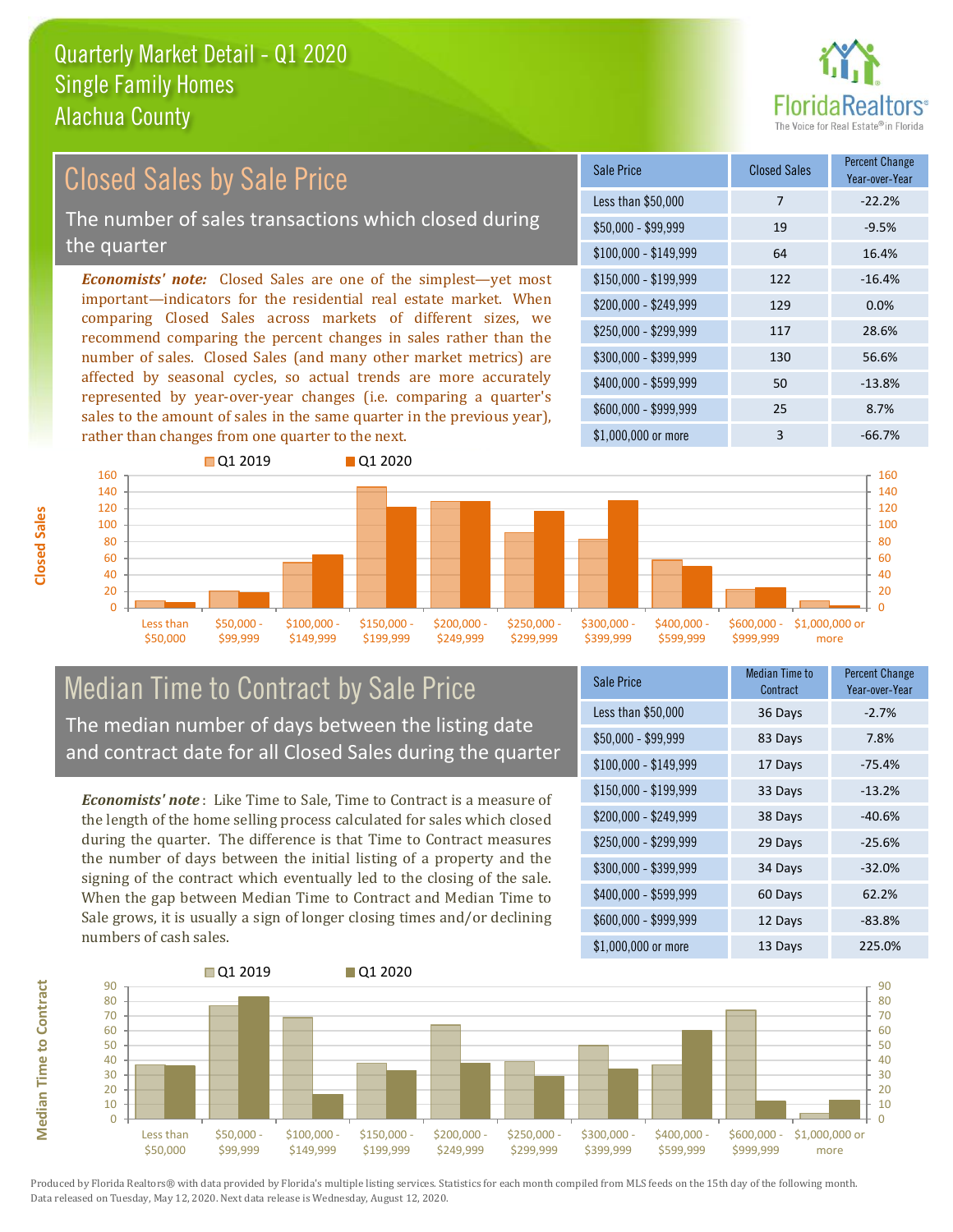

# New Listings by Initial Listing Price

The number of properties put onto the market during the quarter

*Economists' note:* New Listings tend to rise in delayed response to increasing prices, so they are often seen as a lagging indicator of market health. As prices rise, potential sellers raise their estimations of value—and in the most recent cycle, rising prices have freed up many potential sellers who were previously underwater on their mortgages. Note that in our calculations, we take care to not include properties that were recently taken off the market and quickly relisted, since these are not really *new* listings.

| <b>Initial Listing Price</b> | <b>New Listings</b> | <b>Percent Change</b><br>Year-over-Year |
|------------------------------|---------------------|-----------------------------------------|
| Less than \$50,000           | 8                   | 14.3%                                   |
| $$50,000 - $99,999$          | 29                  | $-19.4%$                                |
| $$100,000 - $149,999$        | 83                  | $-7.8%$                                 |
| $$150,000 - $199,999$        | 160                 | $-0.6%$                                 |
| \$200,000 - \$249,999        | 184                 | $-1.6%$                                 |
| \$250,000 - \$299,999        | 165                 | $-4.6%$                                 |
| \$300,000 - \$399,999        | 218                 | 13.0%                                   |
| \$400,000 - \$599,999        | 124                 | $-4.6%$                                 |
| \$600,000 - \$999,999        | 72                  | 33.3%                                   |
| \$1,000,000 or more          | 9                   | $-30.8%$                                |



## Inventory by Current Listing Price The number of property listings active at the end of the quarter

*Economists' note* : There are a number of ways to define and calculate Inventory. Our method is to simply count the number of active listings on the last day of the quarter, and hold this number to compare with the same quarter the following year. Inventory rises when New Listings are outpacing the number of listings that go off-market (regardless of whether they actually sell). Likewise, it falls when New Listings aren't keeping up with the rate at which homes are going offmarket.

| <b>Current Listing Price</b> | Inventory | <b>Percent Change</b><br>Year-over-Year |
|------------------------------|-----------|-----------------------------------------|
| Less than \$50,000           | 5         | $-28.6%$                                |
| $$50,000 - $99,999$          | 25        | $-35.9%$                                |
| $$100,000 - $149,999$        | 49        | 0.0%                                    |
| $$150,000 - $199,999$        | 68        | $-16.0%$                                |
| \$200,000 - \$249,999        | 95        | $-18.8%$                                |
| \$250,000 - \$299,999        | 122       | 4.3%                                    |
| \$300,000 - \$399,999        | 201       | 20.4%                                   |
| \$400,000 - \$599,999        | 133       | $-1.5%$                                 |
| \$600,000 - \$999,999        | 79        | 6.8%                                    |
| \$1,000,000 or more          | 20        | $-20.0\%$                               |



Produced by Florida Realtors® with data provided by Florida's multiple listing services. Statistics for each month compiled from MLS feeds on the 15th day of the following month. Data released on Tuesday, May 12, 2020. Next data release is Wednesday, August 12, 2020.

**Inventory**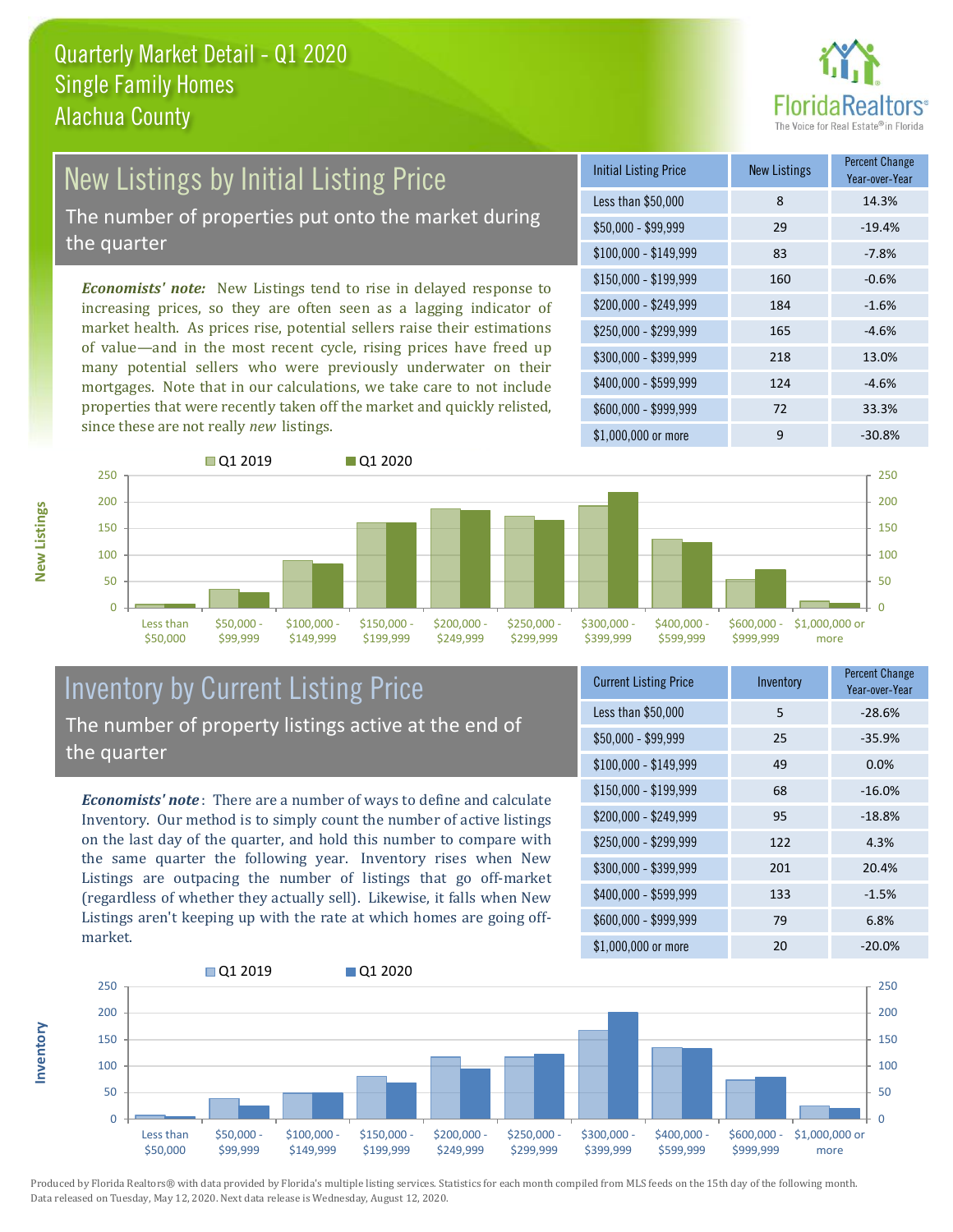Quarterly Distressed Market - Q1 2020 Alachua County Single Family Homes





2016 2017 2018 2019

Q1 Q2 Q3 Q4 Q1 Q2 Q3 Q4 Q1 Q2 Q3 Q4 Q1 Q2 Q3 Q4 Q1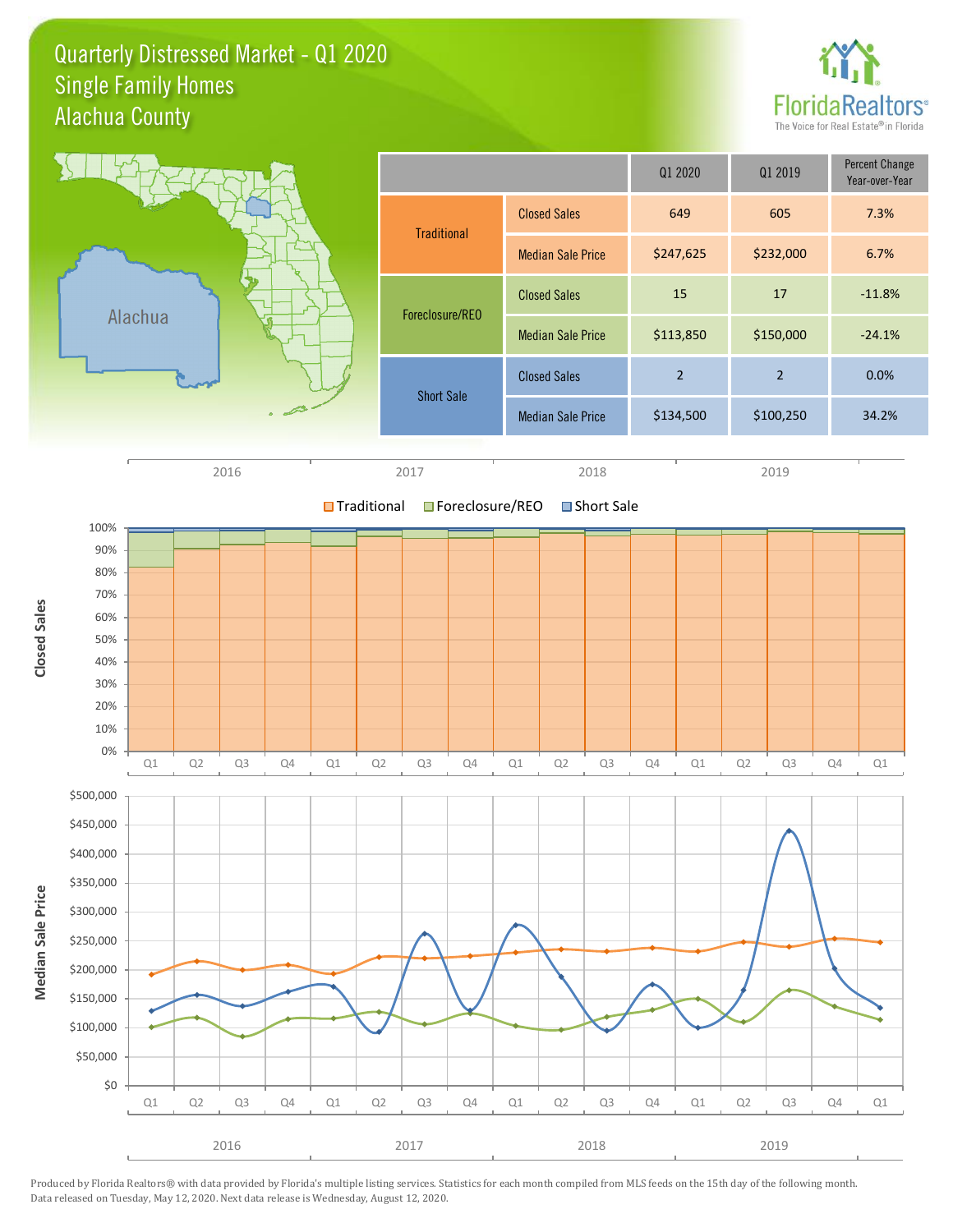Quarterly Market Detail - Q1 2020 Alachua County Townhouses and Condos





**Closed Sales**

**Closed Sales** 

| <b>Summary Statistics</b>                                       | Q1 2020        | 01 2019        | <b>Percent Change</b><br>Year-over-Year |
|-----------------------------------------------------------------|----------------|----------------|-----------------------------------------|
| <b>Closed Sales</b>                                             | 193            | 167            | 15.6%                                   |
| Paid in Cash                                                    | 113            | 101            | 11.9%                                   |
| <b>Median Sale Price</b>                                        | \$125,000      | \$123,700      | 1.1%                                    |
| <b>Average Sale Price</b>                                       | \$137,221      | \$123,235      | 11.3%                                   |
| Dollar Volume                                                   | \$26.5 Million | \$20.6 Million | 28.7%                                   |
| <b>Median Percent of Original</b><br><b>List Price Received</b> | 97.4%          | 96.7%          | 0.7%                                    |
| <b>Median Time to Contract</b>                                  | 15 Days        | 16 Days        | $-6.3%$                                 |
| <b>Median Time to Sale</b>                                      | 53 Days        | 50 Days        | 6.0%                                    |
| <b>New Pending Sales</b>                                        | 236            | 256            | $-7.8%$                                 |
| <b>New Listings</b>                                             | 302            | 296            | 2.0%                                    |
| <b>Pending Inventory</b>                                        | 87             | 127            | $-31.5%$                                |
| <b>Inventory (Active Listings)</b>                              | 156            | 164            | $-4.9%$                                 |
| <b>Months Supply of Inventory</b>                               | 2.2            | 2.2            | 0.0%                                    |

| <b>Closed Sales</b>                                                                                                                                                                                   | Quarter             | <b>Closed Sales</b> | <b>Percent Change</b><br>Year-over-Year |
|-------------------------------------------------------------------------------------------------------------------------------------------------------------------------------------------------------|---------------------|---------------------|-----------------------------------------|
|                                                                                                                                                                                                       | Year-to-Date        | 193                 | 15.6%                                   |
| The number of sales transactions which closed during                                                                                                                                                  | 01 2020             | 193                 | 15.6%                                   |
| the quarter                                                                                                                                                                                           | Q4 2019             | 148                 | $-6.9%$                                 |
|                                                                                                                                                                                                       | 03 2019             | 234                 | $-4.1%$                                 |
| <b>Economists' note:</b> Closed Sales are one of the simplest—yet most                                                                                                                                | Q <sub>2</sub> 2019 | 295                 | $-3.6%$                                 |
| important—indicators for the residential real estate market. When                                                                                                                                     | Q1 2019             | 167                 | $-13.0\%$                               |
| comparing Closed Sales across markets of different sizes, we<br>recommend comparing the percent changes in sales rather than the<br>number of sales. Closed Sales (and many other market metrics) are | Q4 2018             | 159                 | 1.3%                                    |
|                                                                                                                                                                                                       | Q3 2018             | 244                 | 13.0%                                   |
|                                                                                                                                                                                                       | Q <sub>2</sub> 2018 | 306                 | 9.7%                                    |
|                                                                                                                                                                                                       | 01 2018             | 192                 | 10.3%                                   |
| affected by seasonal cycles, so actual trends are more accurately                                                                                                                                     | Q4 2017             | 157                 | 12.1%                                   |
| represented by year-over-year changes (i.e. comparing a quarter's                                                                                                                                     | 03 2017             | 216                 | $-8.5%$                                 |
| sales to the amount of sales in the same quarter in the previous year),                                                                                                                               | Q <sub>2</sub> 2017 | 279                 | 4.5%                                    |
| rather than changes from one quarter to the next.                                                                                                                                                     | 01 2017             | 174                 | 13.0%                                   |

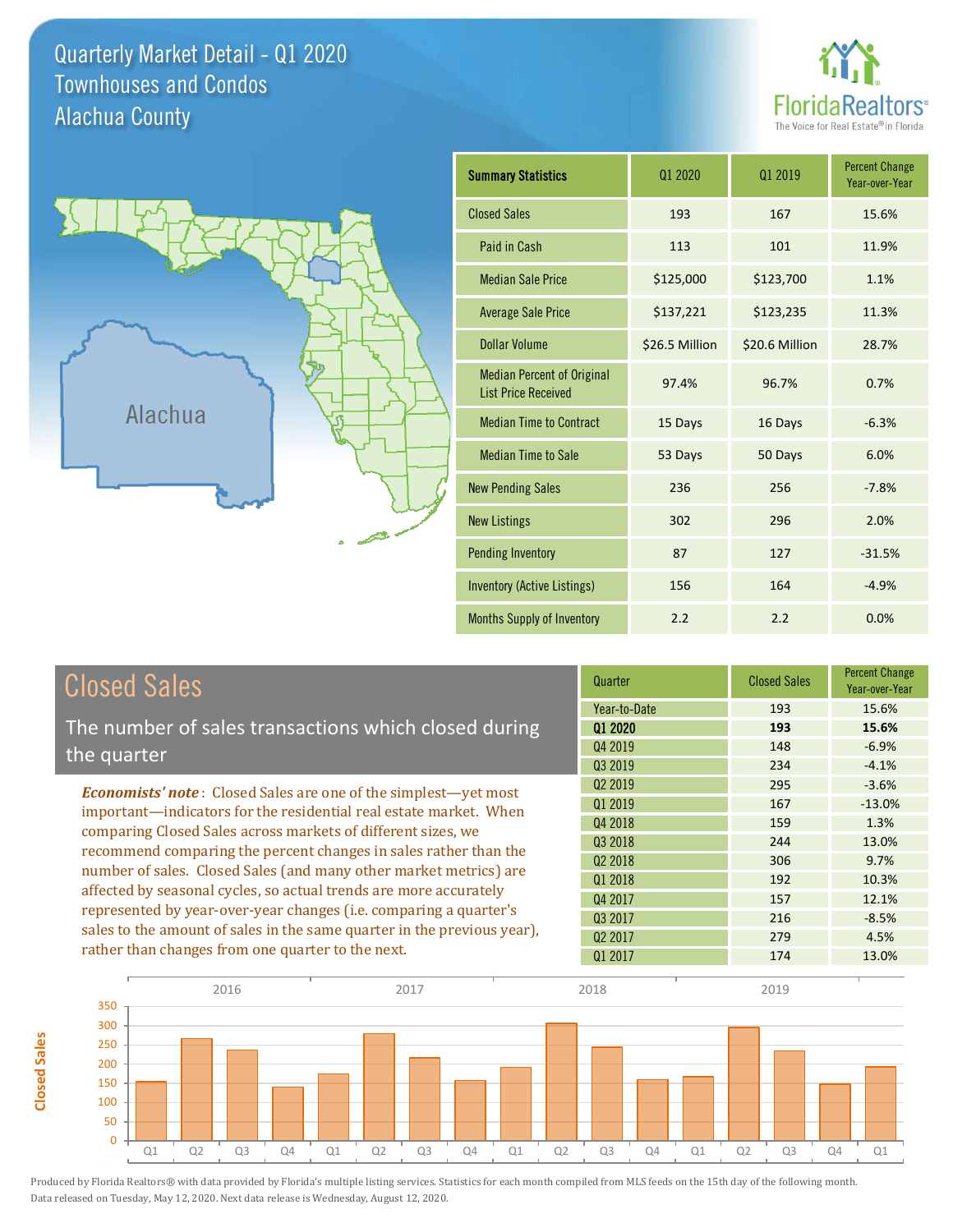

## Closed Sales by Sale Price

The number of sales transactions which closed during the quarter

*Economists' note:* Closed Sales are one of the simplest—yet most important—indicators for the residential real estate market. When comparing Closed Sales across markets of different sizes, we recommend comparing the percent changes in sales rather than the number of sales. Closed Sales (and many other market metrics) are affected by seasonal cycles, so actual trends are more accurately represented by year-over-year changes (i.e. comparing a quarter's sales to the amount of sales in the same quarter in the previous year), rather than changes from one quarter to the next.

| <b>Sale Price</b>     | <b>Closed Sales</b> | <b>Percent Change</b><br>Year-over-Year |
|-----------------------|---------------------|-----------------------------------------|
| Less than \$50,000    | 5                   | $-54.5%$                                |
| $$50,000 - $99,999$   | 56                  | 16.7%                                   |
| $$100,000 - $149,999$ | 72                  | 10.8%                                   |
| $$150,000 - $199,999$ | 36                  | 33.3%                                   |
| \$200,000 - \$249,999 | 13                  | 8.3%                                    |
| \$250,000 - \$299,999 | 7                   | 133.3%                                  |
| \$300,000 - \$399,999 | $\mathbf{1}$        | 0.0%                                    |
| \$400,000 - \$599,999 | $\overline{2}$      | N/A                                     |
| \$600,000 - \$999,999 | 1                   | N/A                                     |
| \$1,000,000 or more   | 0                   | N/A                                     |



## Median Time to Contract by Sale Price The median number of days between the listing date and contract date for all Closed Sales during the quarter

*Economists' note* : Like Time to Sale, Time to Contract is a measure of the length of the home selling process calculated for sales which closed during the quarter. The difference is that Time to Contract measures the number of days between the initial listing of a property and the signing of the contract which eventually led to the closing of the sale. When the gap between Median Time to Contract and Median Time to Sale grows, it is usually a sign of longer closing times and/or declining numbers of cash sales.

| <b>Sale Price</b>     | Median Time to<br>Contract | <b>Percent Change</b><br>Year-over-Year |
|-----------------------|----------------------------|-----------------------------------------|
| Less than \$50,000    | 37 Days                    | $-11.9%$                                |
| $$50,000 - $99,999$   | 13 Days                    | $-38.1%$                                |
| $$100,000 - $149,999$ | 12 Days                    | $-7.7%$                                 |
| $$150,000 - $199,999$ | 8 Days                     | 33.3%                                   |
| \$200,000 - \$249,999 | 17 Days                    | $-61.4%$                                |
| \$250,000 - \$299,999 | 33 Days                    | $-29.8%$                                |
| \$300,000 - \$399,999 | 355 Days                   | 186.3%                                  |
| \$400,000 - \$599,999 | 328 Days                   | N/A                                     |
| \$600,000 - \$999,999 | 98 Days                    | N/A                                     |
| \$1,000,000 or more   | (No Sales)                 | N/A                                     |



Produced by Florida Realtors® with data provided by Florida's multiple listing services. Statistics for each month compiled from MLS feeds on the 15th day of the following month. Data released on Tuesday, May 12, 2020. Next data release is Wednesday, August 12, 2020.

**Median Time to Contract**

**Median Time to Contract**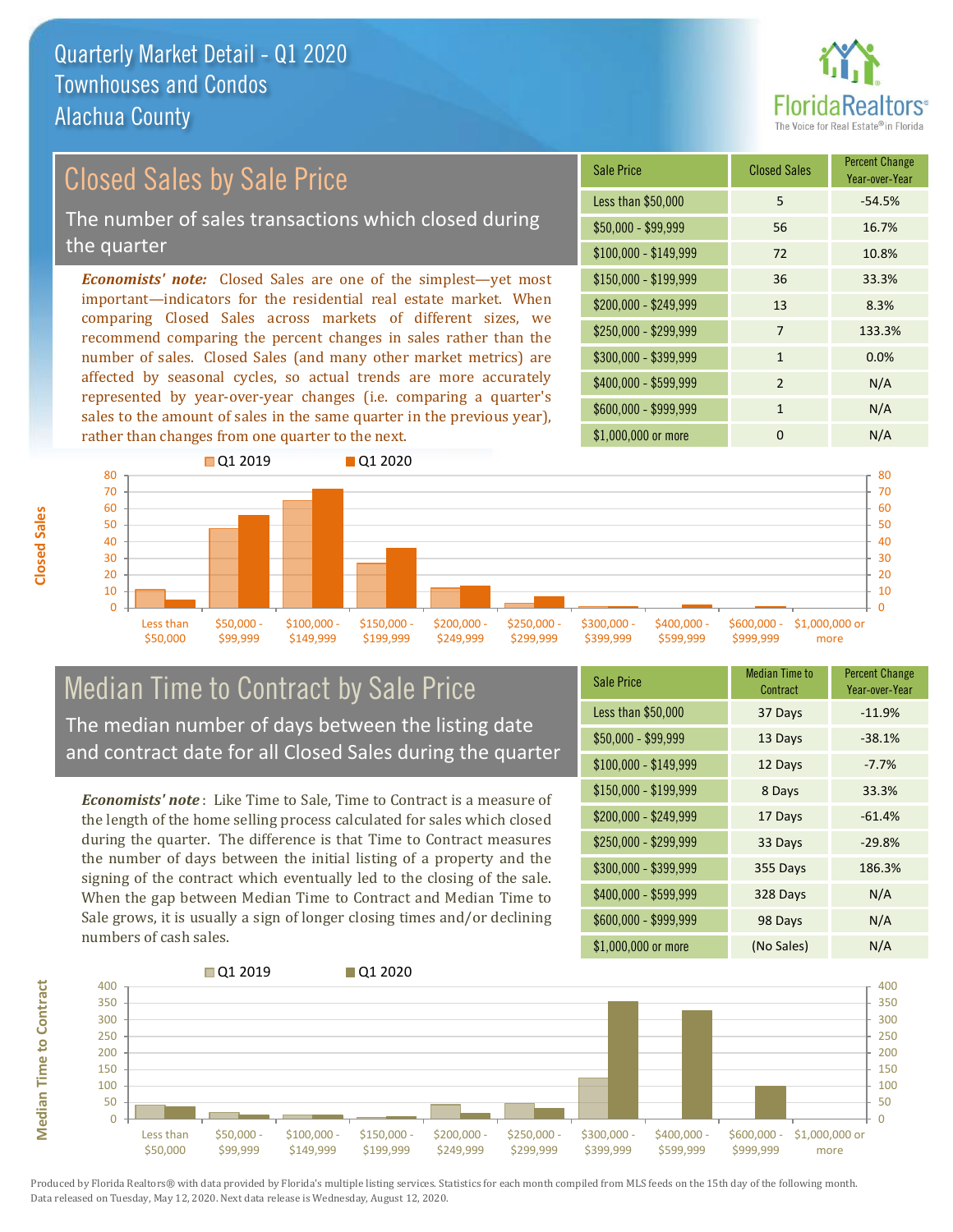

## New Listings by Initial Listing Price

The number of properties put onto the market during the quarter

*Economists' note:* New Listings tend to rise in delayed response to increasing prices, so they are often seen as a lagging indicator of market health. As prices rise, potential sellers raise their estimations of value—and in the most recent cycle, rising prices have freed up many potential sellers who were previously underwater on their mortgages. Note that in our calculations, we take care to not include properties that were recently taken off the market and quickly relisted, since these are not really *new* listings.

| <b>Initial Listing Price</b> | <b>New Listings</b> | <b>Percent Change</b><br>Year-over-Year |
|------------------------------|---------------------|-----------------------------------------|
| Less than \$50,000           | $\Omega$            | $-100.0%$                               |
| $$50,000 - $99,999$          | 77                  | 6.9%                                    |
| $$100,000 - $149,999$        | 109                 | $-11.4%$                                |
| $$150,000 - $199,999$        | 71                  | 16.4%                                   |
| \$200,000 - \$249,999        | 24                  | $-14.3%$                                |
| \$250,000 - \$299,999        | 15                  | 50.0%                                   |
| \$300,000 - \$399,999        | $\mathfrak{p}$      | N/A                                     |
| \$400,000 - \$599,999        | 4                   | N/A                                     |
| \$600,000 - \$999,999        | 0                   | N/A                                     |
| \$1,000,000 or more          | O                   | N/A                                     |



## Inventory by Current Listing Price The number of property listings active at the end of the quarter

*Economists' note* : There are a number of ways to define and calculate Inventory. Our method is to simply count the number of active listings on the last day of the quarter, and hold this number to compare with the same quarter the following year. Inventory rises when New Listings are outpacing the number of listings that go off-market (regardless of whether they actually sell). Likewise, it falls when New Listings aren't keeping up with the rate at which homes are going offmarket.

| <b>Current Listing Price</b> | Inventory | <b>Percent Change</b><br>Year-over-Year |
|------------------------------|-----------|-----------------------------------------|
| Less than \$50,000           | 3         | 50.0%                                   |
| $$50,000 - $99,999$          | 38        | $-24.0%$                                |
| $$100,000 - $149,999$        | 41        | $-19.6%$                                |
| $$150,000 - $199,999$        | 32        | 18.5%                                   |
| \$200,000 - \$249,999        | 20        | 25.0%                                   |
| \$250,000 - \$299,999        | 10        | $-28.6%$                                |
| \$300,000 - \$399,999        | 5         | 150.0%                                  |
| \$400,000 - \$599,999        | 5         | 150.0%                                  |
| \$600,000 - \$999,999        | 2         | N/A                                     |
| \$1,000,000 or more          | ŋ         | N/A                                     |



Produced by Florida Realtors® with data provided by Florida's multiple listing services. Statistics for each month compiled from MLS feeds on the 15th day of the following month. Data released on Tuesday, May 12, 2020. Next data release is Wednesday, August 12, 2020.

**Inventory**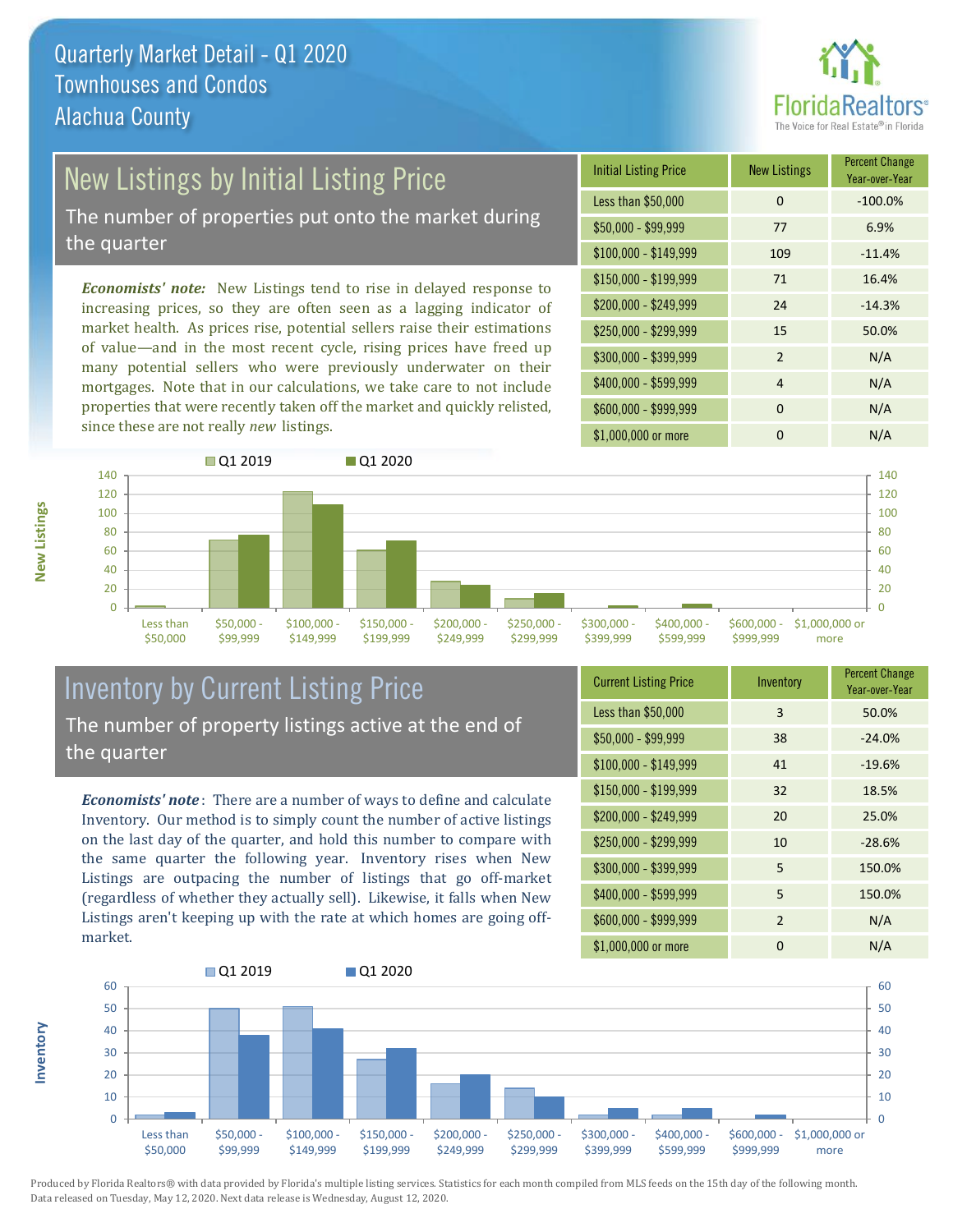Quarterly Distressed Market - Q1 2020 Alachua County Townhouses and Condos



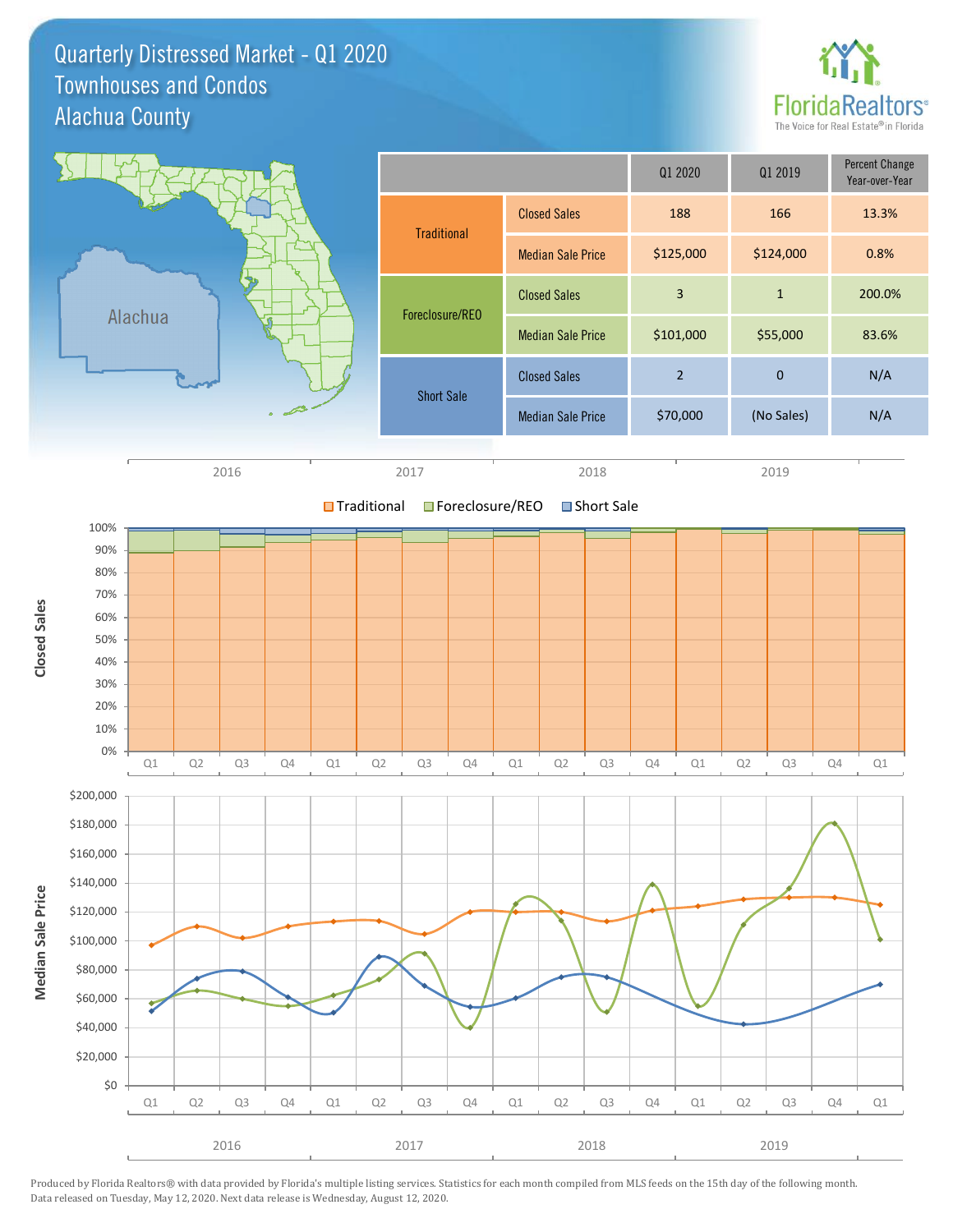Quarterly Market Detail - Q1 2020 Alachua County Manufactured Homes





**Closed Sales**

**Closed Sales** 

| <b>Summary Statistics</b>                                       | 01 2020       | 01 2019       | <b>Percent Change</b><br>Year-over-Year |
|-----------------------------------------------------------------|---------------|---------------|-----------------------------------------|
| <b>Closed Sales</b>                                             | 21            | 31            | $-32.3%$                                |
| Paid in Cash                                                    | 10            | 16            | $-37.5%$                                |
| <b>Median Sale Price</b>                                        | \$90,000      | \$84,500      | 6.5%                                    |
| Average Sale Price                                              | \$114,789     | \$96,997      | 18.3%                                   |
| Dollar Volume                                                   | \$2.4 Million | \$3.0 Million | $-19.8%$                                |
| <b>Median Percent of Original</b><br><b>List Price Received</b> | 89.3%         | 95.5%         | $-6.5%$                                 |
| <b>Median Time to Contract</b>                                  | 37 Days       | 37 Days       | 0.0%                                    |
| <b>Median Time to Sale</b>                                      | 67 Days       | 83 Days       | $-19.3%$                                |
| <b>New Pending Sales</b>                                        | 34            | 49            | $-30.6%$                                |
| <b>New Listings</b>                                             | 47            | 55            | $-14.5%$                                |
| Pending Inventory                                               | 30            | 29            | 3.4%                                    |
| Inventory (Active Listings)                                     | 51            | 56            | $-8.9%$                                 |
| Months Supply of Inventory                                      | 5.0           | 5.6           | $-10.7%$                                |

| <b>Closed Sales</b>                                                                                                                                                                                                                                                             | Quarter             | <b>Closed Sales</b> | <b>Percent Change</b><br>Year-over-Year |
|---------------------------------------------------------------------------------------------------------------------------------------------------------------------------------------------------------------------------------------------------------------------------------|---------------------|---------------------|-----------------------------------------|
|                                                                                                                                                                                                                                                                                 | Year-to-Date        | 21                  | $-32.3%$                                |
| The number of sales transactions which closed during                                                                                                                                                                                                                            | 01 2020             | 21                  | $-32.3%$                                |
| the quarter                                                                                                                                                                                                                                                                     | Q4 2019             | 28                  | 3.7%                                    |
|                                                                                                                                                                                                                                                                                 | Q3 2019             | 36                  | 24.1%                                   |
| <b>Economists' note:</b> Closed Sales are one of the simplest—yet most                                                                                                                                                                                                          | Q <sub>2</sub> 2019 | 37                  | 12.1%                                   |
| important—indicators for the residential real estate market. When                                                                                                                                                                                                               | Q1 2019             | 31                  | 72.2%                                   |
| comparing Closed Sales across markets of different sizes, we                                                                                                                                                                                                                    | Q4 2018             | 27                  | $-12.9%$                                |
| recommend comparing the percent changes in sales rather than the<br>number of sales. Closed Sales (and many other market metrics) are<br>affected by seasonal cycles, so actual trends are more accurately<br>represented by year-over-year changes (i.e. comparing a quarter's | Q3 2018             | 29                  | 3.6%                                    |
|                                                                                                                                                                                                                                                                                 | Q <sub>2</sub> 2018 | 33                  | $-29.8%$                                |
|                                                                                                                                                                                                                                                                                 | 01 2018             | 18                  | $-28.0%$                                |
|                                                                                                                                                                                                                                                                                 | Q4 2017             | 31                  | $-16.2%$                                |
|                                                                                                                                                                                                                                                                                 | Q3 2017             | 28                  | $-24.3%$                                |
| sales to the amount of sales in the same quarter in the previous year),                                                                                                                                                                                                         | 02 2017             | 47                  | 74.1%                                   |
| rather than changes from one quarter to the next.                                                                                                                                                                                                                               | 01 2017             | 25                  | 25.0%                                   |

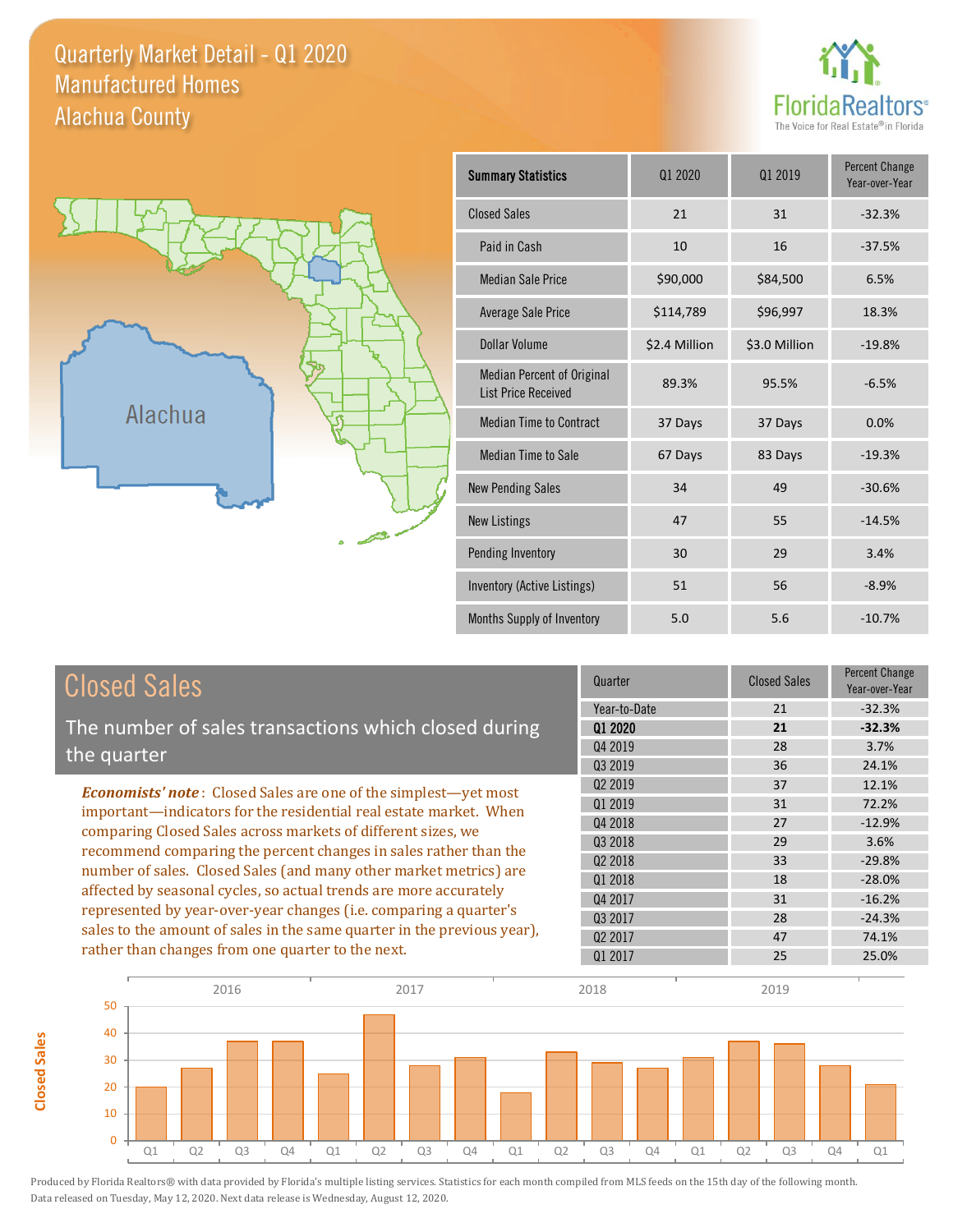

### $$100,000 - $149,999$  4 -50.0% Sale Price Closed Sales Percent Change Year-over-Year Less than \$50,000 3 3 -50.0% \$50,000 - \$99,999 8 -38.5% \$150,000 - \$199,999 5 66.7% \$200,000 - \$249,999 0 0 N/A *Economists' note:* Closed Sales are one of the simplest—yet most important—indicators for the residential real estate market. When comparing Closed Sales across markets of different sizes, we recommend comparing the percent changes in sales rather than the number of sales. Closed Sales (and many other market metrics) are \$250,000 - \$299,999 1 0.0% \$300,000 - \$399,999 0 0 N/A Closed Sales by Sale Price The number of sales transactions which closed during the quarter

affected by seasonal cycles, so actual trends are more accurately represented by year-over-year changes (i.e. comparing a quarter's sales to the amount of sales in the same quarter in the previous year), rather than changes from one quarter to the next.





## Median Time to Contract by Sale Price The median number of days between the listing date and contract date for all Closed Sales during the quarter

*Economists' note* : Like Time to Sale, Time to Contract is a measure of the length of the home selling process calculated for sales which closed during the quarter. The difference is that Time to Contract measures the number of days between the initial listing of a property and the signing of the contract which eventually led to the closing of the sale. When the gap between Median Time to Contract and Median Time to Sale grows, it is usually a sign of longer closing times and/or declining numbers of cash sales.

| <b>Sale Price</b>     | Median Time to<br>Contract | Percent Change<br>Year-over-Year |
|-----------------------|----------------------------|----------------------------------|
| Less than \$50,000    | 50 Days                    | 19.0%                            |
| $$50,000 - $99,999$   | 10 Days                    | $-87.7%$                         |
| $$100,000 - $149,999$ | 61 Days                    | 662.5%                           |
| $$150,000 - $199,999$ | 96 Days                    | $-14.3%$                         |
| \$200,000 - \$249,999 | (No Sales)                 | N/A                              |
| \$250,000 - \$299,999 | 12 Days                    | $-95.3%$                         |
| \$300,000 - \$399,999 | (No Sales)                 | N/A                              |
| \$400,000 - \$599,999 | (No Sales)                 | N/A                              |
| \$600,000 - \$999,999 | (No Sales)                 | N/A                              |
| \$1,000,000 or more   | (No Sales)                 | N/A                              |



**Median Time to Contract** 

**Closed Sales**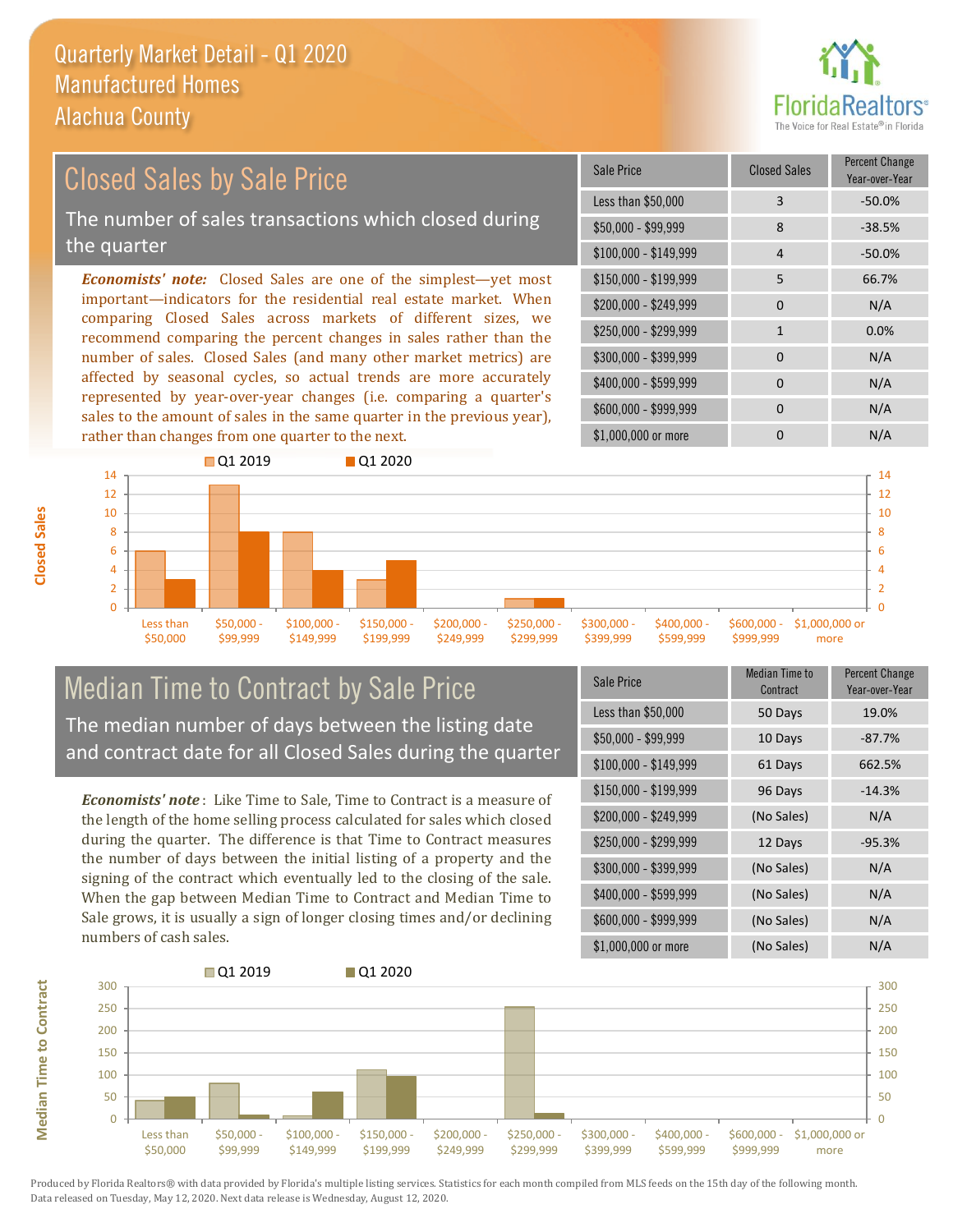

## New Listings by Initial Listing Price The number of properties put onto the market during

the quarter

*Economists' note:* New Listings tend to rise in delayed response to increasing prices, so they are often seen as a lagging indicator of market health. As prices rise, potential sellers raise their estimations of value—and in the most recent cycle, rising prices have freed up many potential sellers who were previously underwater on their mortgages. Note that in our calculations, we take care to not include properties that were recently taken off the market and quickly relisted, since these are not really *new* listings.

| Initial Listing Price | New Listings   | <b>Percent Change</b><br>Year-over-Year |
|-----------------------|----------------|-----------------------------------------|
| Less than \$50,000    | $\overline{2}$ | $-50.0%$                                |
| $$50,000 - $99,999$   | 13             | $-43.5%$                                |
| $$100,000 - $149,999$ | 20             | 11.1%                                   |
| $$150,000 - $199,999$ | 5              | $-16.7%$                                |
| \$200,000 - \$249,999 | $\mathcal{P}$  | 0.0%                                    |
| \$250,000 - \$299,999 | $\mathbf{1}$   | 0.0%                                    |
| \$300,000 - \$399,999 | $\overline{2}$ | N/A                                     |
| \$400,000 - \$599,999 | 1              | 0.0%                                    |
| \$600,000 - \$999,999 | 0              | N/A                                     |
| \$1,000,000 or more   | 1              | N/A                                     |



## Inventory by Current Listing Price The number of property listings active at the end of the quarter

*Economists' note* : There are a number of ways to define and calculate Inventory. Our method is to simply count the number of active listings on the last day of the quarter, and hold this number to compare with the same quarter the following year. Inventory rises when New Listings are outpacing the number of listings that go off-market (regardless of whether they actually sell). Likewise, it falls when New Listings aren't keeping up with the rate at which homes are going offmarket.

| <b>Current Listing Price</b> | Inventory      | Percent Change<br>Year-over-Year |
|------------------------------|----------------|----------------------------------|
| Less than \$50,000           | $\mathcal{P}$  | $-71.4%$                         |
| $$50,000 - $99,999$          | 7              | $-65.0%$                         |
| $$100,000 - $149,999$        | 22             | 46.7%                            |
| \$150,000 - \$199,999        | 9              | 12.5%                            |
| \$200,000 - \$249,999        | 3              | $-25.0%$                         |
| \$250,000 - \$299,999        | $\mathbf{1}$   | 0.0%                             |
| \$300,000 - \$399,999        | 3              | N/A                              |
| \$400,000 - \$599,999        | $\mathbf{1}$   | 0.0%                             |
| \$600,000 - \$999,999        | $\mathbf{1}$   | N/A                              |
| \$1,000,000 or more          | $\mathfrak{p}$ | N/A                              |



Produced by Florida Realtors® with data provided by Florida's multiple listing services. Statistics for each month compiled from MLS feeds on the 15th day of the following month. Data released on Tuesday, May 12, 2020. Next data release is Wednesday, August 12, 2020.

**Inventory**